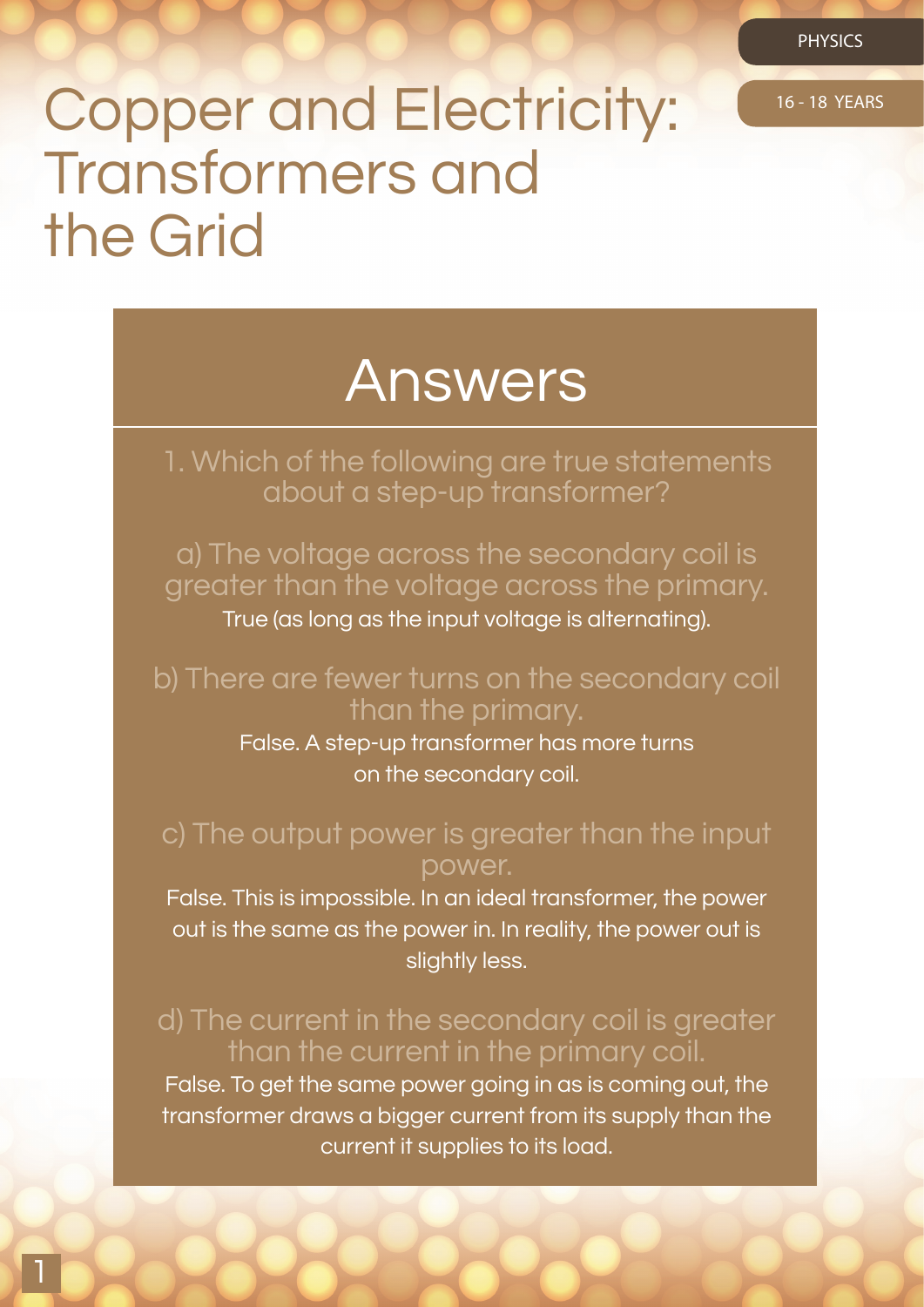## e) Attaching a 6 V battery to the primary coil will produce a bigger voltage on the secondary coil.

False. A battery is d.c.. The output voltage will be zero.

2. Imagine you want to supply electricity to a remote house, which has a peak requirement of 11.5 kW. The 3 km cable to the house has a resistance of 50Ω. It is suggested that the transmission cables use the same voltage as the house - 230 V. Work through the parts to see if this is sensible (use the peak power for all the parts).

#### a) What will the current in the transmission cable be?

 $I = P/V$ 

I = 11,500/230

 $I = 50 A$ 

## b) What will the joule heating in the cable be?

Joule heating =  $I<sup>2</sup>R$ 

 $= 50 \times 50 \times 50$ 

Joule heating = 125,000 W

c) What is the total input power needed to provide 11.5 kW to the house?

136,500 W